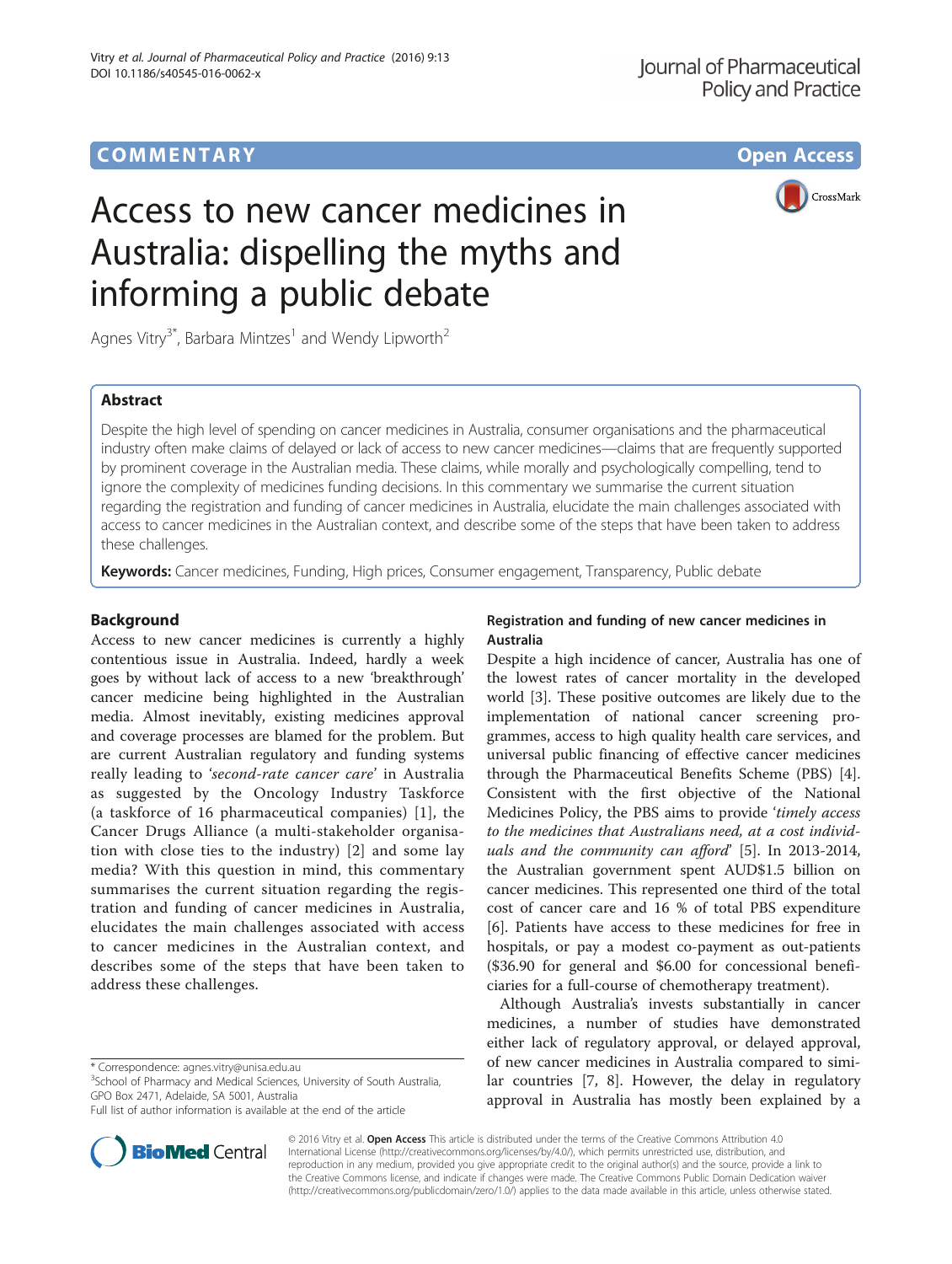delay in pharmaceutical companies' applications for registration, which were submitted on average 38 weeks later than applications to the US Food and Drugs Administration (FDA) and the European Medicines Agency (EMA) [[6\]](#page-4-0). Another possible contributing factor is that, unlike the FDA and EMA, Australia's Therapeutic Goods Administration (TGA) does not currently have the capacity to undertake expedited approvals for medicines [\[9](#page-4-0)]. In the US, expedited review leads to approvals on average 3.5 months earlier than standard review, but there are serious problems with the FDA's ability to track and report on post-approval safety following expedited review [[10](#page-4-0)]. Thus the trade-off in expedited review of less complete pre-approval data but more extensive postmarket evaluation has failed to fully live up to expectations.

Delayed funding decisions, or lack of funding of new cancer medicines on the PBS, has also been raised as a major concern by some consumer organisations and the pharmaceutical industry [[6\]](#page-4-0). In a study we conducted of PBS approvals of cancer medicines, we found that 44 % (24) of the 56 indications for new cancer medicines approved by the TGA between 2010 and 2013 had also received a positive funding recommendation by the Pharmaceutical Benefit Advisory Committee (PBAC), with an average time between the TGA authorisation and PBAC positive recommendation of 343 days [\[8](#page-4-0)]. Similarly, an analysis of 182 submissions for cancer medicines between 2005 and 2014 showed that the overall rate of deferral or rejection was 56 % [\[11\]](#page-4-0). The most common reasons for deferring or rejecting listing of new cancer medicines on the PBS were uncertain cost-effectiveness (38 %), unacceptable cost-effectiveness (21 %) and uncertain effectiveness (18 %) [[11\]](#page-4-0). Australia's PBAC is not alone in these judgments. The proportion of positive funding decisions for cancer medicines between 1994 and 2014 in Australia was similar to rates in the United Kingdom and Canada, two countries which also use economic analyses to inform funding decisions [\[12\]](#page-4-0).

## Challenges associated with access to cancer medicines in Australia

#### Uncertain and limited benefits of cancer medicines

While the same type of evidentiary standards are applied to the registration and funding of cancer and non-cancer medicines, regulators and payers face particular challenges when it comes to evaluating many cancer medicines. This is largely because the quality of clinical trial evidence on cancer medicines is generally lower than for other therapeutic classes [\[13, 14](#page-4-0)]. A retrospective analysis of submissions for cancer medicines considered by the PBAC between 2005 and 2012 found that on average, half of major submissions had significant problems with supporting clinical evidence [[15\]](#page-4-0). Although some new cancer medicines provide important therapeutic

benefits, many new cancer medicines, especially those marketed for advanced cancers, fail to lead to gains in survival or lead to only minimal gains over standard care and are sometimes associated with greater toxicity. This makes it very difficult to demonstrate their "value" relative to alternatives [\[16](#page-4-0)–[19\]](#page-4-0).

#### High prices of cancer medicines

Despite the uncertain evidence of benefit for many new cancer medicines, prices of cancer medicines have grown dramatically in all countries over the past 15 years [[20](#page-4-0)–[25\]](#page-4-0). In Australia, expenditure on chemotherapy has been increasing faster than any other area of health care, with an average annual growth rate of 63 % from 2009-10 to 2013-14 [\[26\]](#page-4-0). This increase may be partially explained by a larger number of patients being treated, but is also likely related to the price paid per cancer prescription, which rose by 133 % from AUD\$337 in 1999-2000 to AUD\$786 in 2011-12—more than double the increase of all other PBS medicines together [[27](#page-4-0)]. A recent survey of the prices of cancer medicines in 16 European countries, Australia and New Zealand showed that Australian prices were generally similar to the median prices of all countries [[28](#page-4-0)]. In industry submissions to PBAC, cancer medicines tend to have a higher cost per quality-adjusted life-year (QALY) than non-cancer medicines: 29 % of cancer medicines versus 15 % of non-cancer medicines have a reported cost per QALY of more than AUD 45,000 [[29](#page-4-0)]. This helps to explain why cancer medicines are less likely to be funded than other therapeutic categories.

#### Strategies for improving access to cancer medicines

Australia's medicines regulation and funding processes are constantly being reviewed and revised in an effort to improve access to safe, effective and cost-effective medicines. In 2014-2015, two national reviews examined policy options for improving medicines regulatory and funding processes in Australia: the Expert Review of Medicines and Medical Devices Regulation [[9\]](#page-4-0) and the Australian Senate's inquiry on 'Availability of new, innovative and specialist cancer drugs in Australia' [\[6](#page-4-0)]. We believe that three issues have emerged as being particularly important, both in reviews and in other contexts: 1) the need to streamline regulatory and funding processes, 2) the need for greater consumer involvement in decision-making and 3) the need to address the problem of high cancer drug prices.

#### Streamlining regulatory and funding processes

A number of steps have recently been taken in Australia to shorten the approval-funding-listing cycle by streamlining administrative procedures. Since January 2011, parallel TGA and PBAC processes have been introduced,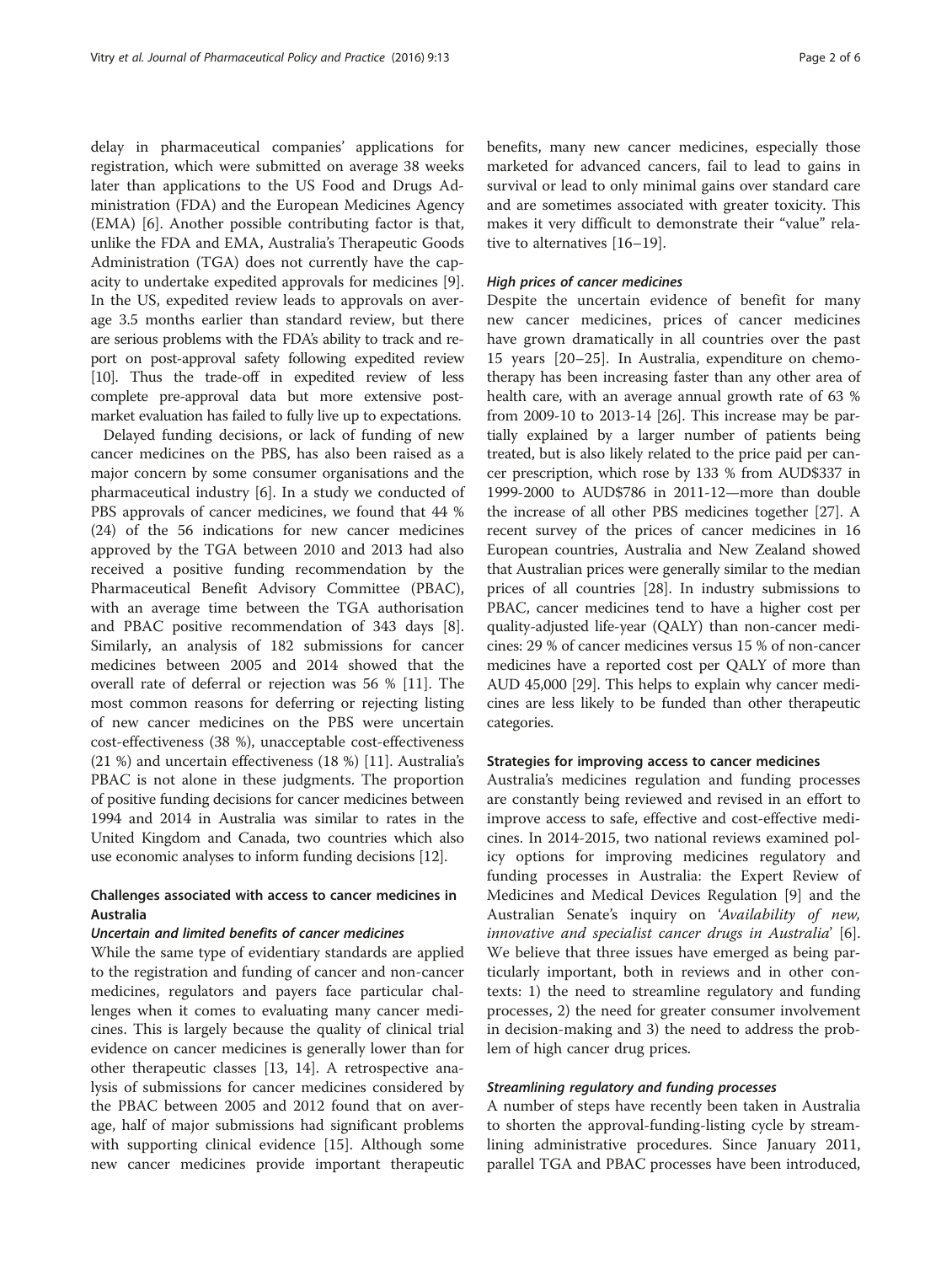thus reducing the time lag between marketing authorisation and funding approval [[30\]](#page-4-0). A single entry point has also been established for speeding applications of medicines with a 'co-dependent' diagnostic technology (such as a genetic test for a 'targeted therapy') [[31\]](#page-4-0). The two reviews mentioned above also put forward a number of new recommendations to enhance administrative processes. For example, they recommended that Australia should make better use of assessments conducted by comparable overseas regulators, and should expedite assessments in certain circumstances which are yet to be defined.

Another innovative funding pathway that is gaining increasing prominence in Australia and globally is the development of managed entry agreements (MEA). Most MEAs to date in Australia have been financial agreements that involve price or volume rebates, or agreements that link the continuation of funding to evidence of benefit documented at the individual patient level [[32\]](#page-4-0). Managed access programs have been more recently introduced in which continuation of funding is conditional on the subsequent provision of favourable scientific evidence of population-level efficacy. In most cases, the manufacturer would be expected to pay a rebate to the Government should these medicines fail to deliver on their claimed benefits [[33](#page-4-0)]. A few medicines, including four cancer medicines (pilimumab, prembrolizumab and trametinib for advanced melanoma and crizotinib for non-small cell lung cancer), have been recently listed on the PBS as part of managed access programs. However, concerns have been raised about the implementation of these programs in other countries including the quality of the methodology of studies undertaken in 'real world' settings, as well as the governance and funding of these programs [\[34](#page-4-0), [35](#page-4-0)]. It is as yet unclear whether these programs contribute meaningfully to the evaluation of the therapeutic effects of new medicines [\[36](#page-4-0)]. Detailed information on MEAs is not publicly available and this lack of transparency is a major drawback because it precludes public understanding of the ways in which decisions about initial and continued funding are made [\[37](#page-4-0), [38\]](#page-4-0). Furthermore, potential cessation of funding of medicines which are part of MEAs requires ongoing good communication for these decisions to be understood and accepted by the public [[39\]](#page-4-0). Currently, patients who are prescribed medicines with continuation rules are required to sign an informed consent document. A comprehensive risk management plan may be required for medicines which are of part of managed access programs when discontinuation of funding at the national level is an option [[39\]](#page-4-0).

#### Increasing consumer engagement in decision-making

The Australian Senate Committee recommended expanding the role of consumers and clinicians in PBAC assessment processes, with the objective of better aligning PBAC's decisions with stakeholders' preferences. Increased levels of public and patient involvement in decision-making processes may take several forms including higher number of consumer representatives on decision-making committees, or more robust processes of public consultation. These process are important in contexts where values are likely to conflict. However, they also raise two important issues that need to be addressed if public input is to contribute meaningfully to decision-making. The first is how to manage conflicts of interest, as some patient organisations rely on funding from pharmaceutical companies. Such funding can compromise an organisation's independence and its ability to solely represent cancer patients' interests, particularly when PBAC is considering funding of a sponsor's drug. The second issue is effective management of power imbalances, so that consumers are able to be heard and ultimately contribute to decisions.

Transparency is also important because, although PBAC decisions are not based on a strict utilitarian rationality with a fixed funding threshold, they are often assumed to be so. These assumptions—although incorrect—are able to persist in part because the rationale and the value judgements involved in PBAC decisions are not adequately communicated to the public and patients [[39](#page-4-0)]. This, in turn, is because most of the documentation submitted to the PBAC by the manufacturers and generated during the evaluation process is considered to be commercially confidential, and cannot be released publicly. While Public Summary Documents (PSD), which summarize the evidence basis and the reasons supporting the PBAC decisions have been posted on the Australian Government's website since 2005 [\[32\]](#page-4-0), PSDs are highly technical and may be difficult for consumers to understand. Furthermore, sensitive information such as Incremental Cost Effectiveness Ratio, financial implications, proposed prices and details of proposed risk-share arrangements are redacted, and PSDs are released only several months after the PBAC decision has been made. This inadequate communication may lead to misconceptions about the rationale of PBAC's decisions and misinterpretation of scientific evidence by the patients and the media [[6\]](#page-4-0). However, the pharmaceutical industry opposes greater transparency on the grounds of what it perceives to be 'legitimate commercial in confidence considerations' [[6\]](#page-4-0).

#### Addressing the high prices of cancer medicines

Although the Australian Senate committee report noted the high cost of cancer medicines, it did not comment on the significant role of pharmaceutical companies in delaying funding decisions by making exaggerated initial price demands to secure the highest prices possible for their products. We believe that this was a significant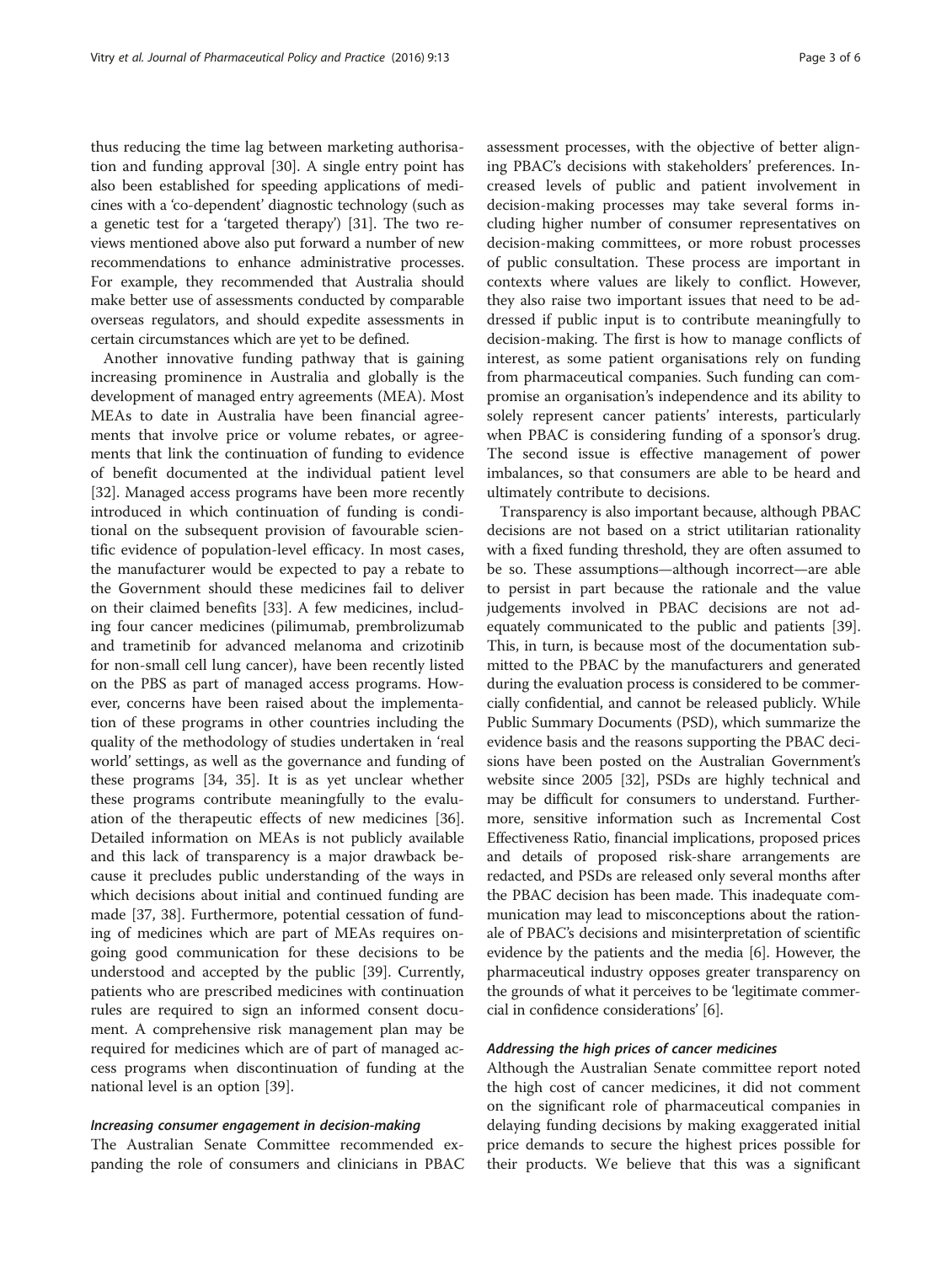omission in the report and its recommendations, given that independent experts around the world are now warning that high priced medicines are a major threat to the sustainability of pharmaceutical insurance schemes.

Pharmaceutical companies argue that, in the era of personalised, or targeted, cancer therapy they must charge more in order to recoup the cost of development from a smaller cancer patient group. It is difficult to evaluate these claims because lack of transparency about the costs of drug development makes it impossible to get reliable figures on the real cost of development of new medicines. Industry-affiliated institutions claim that development costs could reach US\$2.56 billion per medicine gaining approval [\[40](#page-4-0)], but these figures may be grossly overestimated, and others have argued that the development cost is more likely to be around US\$125 million per drug [\[41, 42](#page-4-0)]. Best estimates of development costs for imatinib, for example, were between US\$38 million and US\$96 million [[43\]](#page-5-0). By comparison, the global sales for imatinib reached US\$4.69 billion or US\$390 million per month in 2013 [[44\]](#page-5-0). Moreover, the annual cost of imatinib was US\$30,000 per patient per year in 2001 in the US when it received FDA approval, a price set by the company to make it profitable, and then nearly tripled to US\$90,000 in 2013, despite imatinib having received additional indications, and being taken by a higher number of patients for longer periods of time than anticipated [[22](#page-4-0), [45](#page-5-0)]. In Australia, there was enormous controversy recently when the funding for a new treatment for advanced melanoma, ipulimumab (Yervoy®) was rejected by the PBAC on two occasions because the manufacturer, Bristol Myers Squibb, requested a high price even if this medicine had a low response rate and could cause severe immunological adverse effects [\[46](#page-5-0)]. Despite the fact that development of Yervoy® may have cost less than US\$400 million [\[47](#page-5-0)], Wall Street analysts expected Yervoy® to make US\$1.7 billion a year in revenues when approved by FDA in 2011 [\[47](#page-5-0)].

In the UK, Professor David Haslam, the chairman of the National Institute for Health and Care Excellence (NICE), which is responsible for appraising the costeffectiveness of medicines in England, recently declared that 'The pharmaceutical industry must be willing to show the public how it prices its drugs—or face losing its trust…If we could have greater transparency about pricing, then a lot of problems could be bypassed—it's not just that drugs are expensive and NICE says no, it's about the cost-effectiveness of these medicines' [[48](#page-5-0)]. In the United States, a group of more than 100 experts in chronic myeloid leukemia (CML), has recently drawn attention to the high prices of cancer drugs [[22](#page-4-0)]. American oncologists have declared that 'we cannot continue to accept novel therapeutics with very small benefits for

exorbitant prices' [\[49\]](#page-5-0). In France, independent experts have claimed that 'skyrocketing prices for new drugs call for a strong response from citizens, healthcare professionals and health authorities' [\[50](#page-5-0)]. The World Health Organization Director General Margaret Chan recently decried the astronomical costs of new medicines and asked what was a fair profit for a pharmaceutical company [\[51](#page-5-0)].

Given that affordability is such a major issue when it comes to access to high cost cancer medicines, refinements of health technology assessment will, on their own, be insufficient to address the problem of access to cancer medicines in Australia. High prices of cancer medicines are an international problem which require global solutions. Greater transparency of medicine prices and price-setting mechanisms, a greater commitment of funding agencies—particularly US insurers—to valuebased pricing schemes, and greater awareness of pricing issues among stakeholders including media, consumer and health professional organisations might all help to promote new business models in which the prices of cancer medicines would reflect actual improvements in health outcomes rather than solely what companies believe the market will bear.

## Conclusions

Australia has implemented rigorous methods to promote access to new medicines, including cancer medicines, while also supporting the equity and the sustainability of its universal pharmaceutical coverage scheme. Decisions about the registration and funding of cancer medicines are often challenging because of insufficient evidence of benefits, and high prices requested by pharmaceutical companies. A number of initiatives may improve and streamline current administrative processes. The development of managed entry programs may also help maintain efficacy and cost-effectiveness standards while meeting public's expectations but the results of these programs has not yet been evaluated. Better involvement of public and patients in decision-making processes may increase the legitimacy and the acceptability of funding decisions. However, greater transparency concerning the rationale and evidence base supporting reimbursement decisions and the basis for the high prices requested by pharmaceutical companies are still required to inform and enhance public debate.

#### Competing interests

The authors declare that they have no competing interests.

#### Authors' contributions

AV wrote the first draft of the manuscript. BM and WL reviewed the manuscript. All authors read and approved the final manuscript.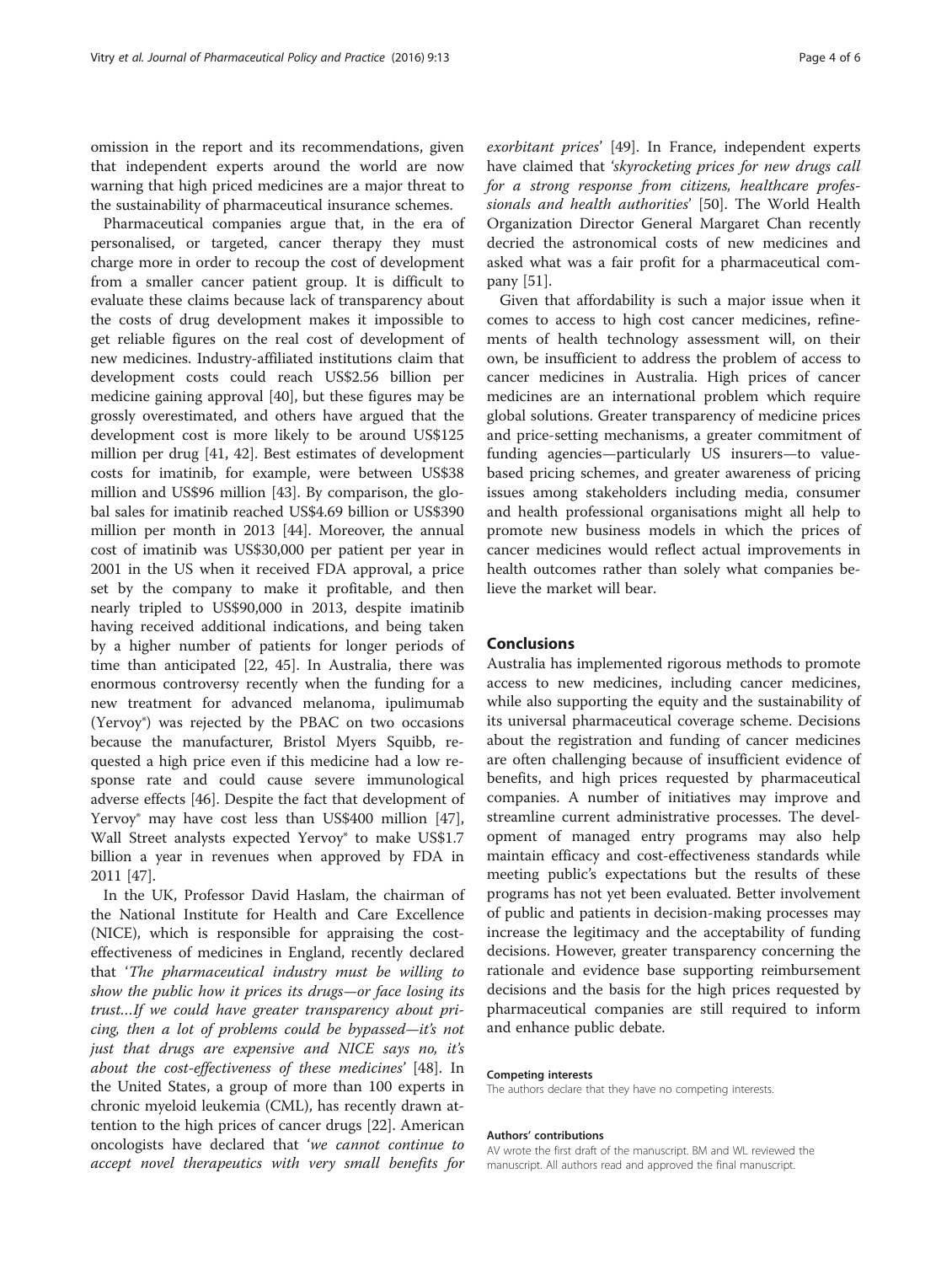<span id="page-4-0"></span><sup>1</sup> Faculty of Pharmacy, Bias and Research Integrity Node, Charles Perkins Centre, University of Sydney, Johns Hopkins Drive, Camperdown, NSW 2050, Australia. <sup>2</sup>Centre for Values, Ethics and the Law in Medicine, School of Public Health, Medical Foundation Building K25, The University of Sydney, Sydney, NSW 2006, Australia. <sup>3</sup>School of Pharmacy and Medical Sciences, University of South Australia, GPO Box 2471, Adelaide, SA 5001, Australia.

#### Received: 11 January 2016 Accepted: 31 March 2016 Published online: 07 April 2016

#### References

- 1. Medicines Australia. Oncology Industry Taskforce 2013. [http://medicinesaustralia.](http://medicinesaustralia.com.au/issues-information/oncology-industry-taskforce/) [com.au/issues-information/oncology-industry-taskforce/](http://medicinesaustralia.com.au/issues-information/oncology-industry-taskforce/). Accessed 23 Dec 2015.
- 2. Cancer Drugs Alliance. 2013. [http://www.cancerdrugsalliance.org.au/.](http://www.cancerdrugsalliance.org.au/) Accessed 23 Dec 2015.
- 3. Australian Institute of Health and Welfare, Australian Association of Cancer Registries. Cancer in Australia: an overview, 2012. Cancer series. Canberra: AIHW; 2012.
- 4. Currow D, Aranda S. Cancer control is not beyond us…but could be if we dont invest wisely. MJA. 2015;202(2):63–4.
- 5. Australian Government, Department of Health. Pharmaceutical Benefits Scheme. 2015. [http://www.pbs.gov.au/pbs/home.](http://www.pbs.gov.au/pbs/home) Accessed 13 Dec 2015.
- 6. The Senate Community Affairs References Committee. Availability of new, innovative and specialist cancer drugs in Australia. 2015. [http://www.aph.](http://www.aph.gov.au/Parliamentary_Business/Committees/Senate/Community_Affairs/Cancer_Drugs) [gov.au/Parliamentary\\_Business/Committees/Senate/Community\\_Affairs/](http://www.aph.gov.au/Parliamentary_Business/Committees/Senate/Community_Affairs/Cancer_Drugs) [Cancer\\_Drugs.](http://www.aph.gov.au/Parliamentary_Business/Committees/Senate/Community_Affairs/Cancer_Drugs) Accessed 12 Dec 2015.
- 7. Wilson A, Cohen J. Patient access to new cancer drugs in the United States and Australia. Value Health. 2011;14(6):944–52. doi:[10.1016/j.jval.2011.05.004.](http://dx.doi.org/10.1016/j.jval.2011.05.004)
- 8. Zakaria Z, Vitry A. Authorisation and funding of new cancer medicines in Australia compared to the United States and United Kingdom [Pharmacy Honours Thesis]. Adelaide: University of South Australia; 2014.
- Samson L, Delaat W, Horvath J. Review of medicines and medical devices regulation. Stage one report. 2015. [https://www.tga.gov.au/media-release/](https://www.tga.gov.au/media-release/expert-review-medicines-and-medical-devices-regulation) [expert-review-medicines-and-medical-devices-regulation.](https://www.tga.gov.au/media-release/expert-review-medicines-and-medical-devices-regulation) Accessed 12 Dec 2015.
- 10. US Government Accountability Office. FDA expedites many applications, but data for postapproval oversight needs improvement. 2015. [http://www.gao.](http://www.gao.gov/assets/680/674183.pdf) [gov/assets/680/674183.pdf.](http://www.gao.gov/assets/680/674183.pdf) Accessed 26 Mar 2016.
- 11. Karikios D, Chim L, Martin A, Nagrial A, Salkeld G, Howard K, et al. Is it all about price? Why the pharmaceutical benefits advisory committee rejects submissions for listing anticancer drugs on the Pharmaceutical Benefits Scheme. Asia Pac J Clin Oncol. 2015;11:44.
- 12. Cressman S, Browman GP, Hoch JS, Kovacic L, Peacock SJ. A time-trend economic analysis of cancer drug trials. Oncologist. 2015;20(7):729–36. doi[:10.1634/theoncologist.2014-0437.](http://dx.doi.org/10.1634/theoncologist.2014-0437)
- 13. Shea MB, Roberts SA, Walrath JC, Allen JD, Sigal EV. Use of multiple endpoints and approval paths depicts a decade of FDA oncology drug approvals. Clin Cancer Res. 2013;19(14):3722–31. doi[:10.1158/1078-0432.ccr-13-0316](http://dx.doi.org/10.1158/1078-0432.ccr-13-0316).
- 14. Ciani O, Cantrell A, Davis S, Tappenden P, Saad ED, Garside R, et al. Validation of surrogate endpoints in advanced solid tumors: systematic review of statistical methods, results and implications for policy makers. Int J Technol Assess Health Care. 2014;30(3):312–24. doi:[10.1017/](http://dx.doi.org/10.1017/s0266462314000300) [s0266462314000300.](http://dx.doi.org/10.1017/s0266462314000300)
- 15. Wonder M, Dunlop S. Assessment of the quality of the clinical evidence in submissions to the Australian Pharmaceutical Benefits Advisory Committee: fit for purpose? Value Health. 2015;18(4):467–76. doi[:10.1016/j.jval.2015.02.011](http://dx.doi.org/10.1016/j.jval.2015.02.011).
- 16. Fojo T, Mailankody S, Lo A. Unintended consequences of expensive cancer therapeutics-the pursuit of marginal indications and a me-too mentality that stifles innovation and creativity: the john conley lecture. JAMA Otolaryngol Head Neck Surg. 2014;140(12):1225–36. doi[:10.1001/jamaoto.2014.1570](http://dx.doi.org/10.1001/jamaoto.2014.1570).
- 17. Ellis LM, Bernstein DS, Voest EE, Berlin JD, Sargent D, Cortazar P, et al. American Society of Clinical Oncology Perspective: raising the bar for clinical trials by defining clinically meaningful outcomes. J Clin Oncol. 2014;32(12):1277–+. doi[:10.1200/jco.2013.53.8009](http://dx.doi.org/10.1200/jco.2013.53.8009).
- 18. Kim C, Prasad V. Cancer drugs approved on the basis of a surrogate end point and subsequent overall survival. An analysis of 5 Years of US Food and Drug Administration approvals JAMA Intern Med. 2015;175(12). doi[:10.1001/jamainternmed.2015.5868](http://dx.doi.org/10.1001/jamainternmed.2015.5868).
- 19. Niraula S, Seruga B, Ocana A, Shao T, Goldstein R, Tannock IF, et al. The price we pay for progress: a meta-analysis of harms of newly approved anticancer drugs. J Clin Oncol. 2012;30(24):3012–9. doi:[10.1200/jco.2011.40.3824.](http://dx.doi.org/10.1200/jco.2011.40.3824)
- 20. IMS Institute for Healthcare Informatics. Innovation in cancer care and implications for health systems. Global oncology trend report. 2014. [http://obroncology.com/imshealth/content/IMSH\\_Oncology\\_Trend\\_Report\\_](http://obroncology.com/imshealth/content/IMSH_Oncology_Trend_Report_020514F4_screen.pdf) [020514F4\\_screen.pdf.](http://obroncology.com/imshealth/content/IMSH_Oncology_Trend_Report_020514F4_screen.pdf) Accessed 12 Feb 2015.
- 21. Howard DH, Bach PB, Berndt ER, Conti RM. Pricing in the market for anticancer drugs. J Econ Perspect. 2015;29(1):139–62. doi:[10.1257/jep.29.1.139.](http://dx.doi.org/10.1257/jep.29.1.139)
- Experts in Chronic Myeloid L. The price of drugs for chronic myeloid leukemia (CML) is a reflection of the unsustainable prices of cancer drugs: from the perspective of a large group of CML experts. Blood. 2013;121(22):4439–42. doi[:10.1182/blood-2013-03-490003](http://dx.doi.org/10.1182/blood-2013-03-490003).
- 23. Fojo T, Grady C. How much is life worth: cetuximab, non-small cell lung cancer, and the \$440 billion question. JNCI-J Natl Cancer Inst. 2009;101(15):1044–8. doi:[10.1093/jnci/djp177.](http://dx.doi.org/10.1093/jnci/djp177)
- 24. Amir E, Seruga B, Martinez-Lopez J, Kwong R, Pandiella A, Tannock IF, et al. Oncogenic targets, magnitude of benefit, and market pricing of antineoplastic drugs. J Clin Oncol. 2011;29(18):2543–9. doi:[10.1200/jco.2011.35.2393.](http://dx.doi.org/10.1200/jco.2011.35.2393)
- 25. Danzon PM, Taylor E. Drug pricing and value in oncology. Oncologist. 2010;15:24–31. doi[:10.1634/theoncologist.2010-S1-24](http://dx.doi.org/10.1634/theoncologist.2010-S1-24).
- 26. Harvey R, de Bier R. Growth in expenditure on high cost drugs in Australia. Canberra: Parliament of Australia, Department of Parliamenrary Services; 2015. [http://www.aph.gov.au/About\\_Parliament/Parliamentary\\_](http://www.aph.gov.au/About_Parliament/Parliamentary_Departments/Parliamentary_Library/pubs/rp/rp1415/ExpendCostDrugs) [Departments/Parliamentary\\_Library/pubs/rp/rp1415/ExpendCostDrugs](http://www.aph.gov.au/About_Parliament/Parliamentary_Departments/Parliamentary_Library/pubs/rp/rp1415/ExpendCostDrugs).
- 27. Karikios DJ, Schofield D, Salkeld G, Mann KP, Trotman J, Stockler MR. Rising cost of anticancer drugs in Australia. Intern Med J. 2014;44(5):458–63. doi[:10.1111/imj.12399](http://dx.doi.org/10.1111/imj.12399).
- 28. Vogler S, Pedersen HB, de Joncheere K, editors. Price comparison of oncology medicines in 16 European countries. Eurodrug 2014; 2014; Netherlands.
- 29. Chim L, Kelly PJ, Salkeld G, Stockler MR. Are cancer drugs less likely to be recommended for listing by the Pharmaceutical Benefits Advisory Committee in Australia? Pharmacoeconomics. 2010;28(6):463–75.
- 30. The Australian Government DoH. Framework for the introduction of parallel TGA and PBAC processes. 2011. [http://www.pbs.gov.au/info/publication/](http://www.pbs.gov.au/info/publication/factsheets/shared/framework-for-introduction-of-parallel-TGA-and-PBAC-processes) [factsheets/shared/framework-for-introduction-of-parallel-TGA-and-PBAC](http://www.pbs.gov.au/info/publication/factsheets/shared/framework-for-introduction-of-parallel-TGA-and-PBAC-processes)[processes](http://www.pbs.gov.au/info/publication/factsheets/shared/framework-for-introduction-of-parallel-TGA-and-PBAC-processes). Accessed 17 Dec 2015.
- 31. Australian Government DoH. Co-dependent and hybrid technologies. 2011. [http://www.health.gov.au/internet/hta/publishing.nsf/Content/co-1.](http://www.health.gov.au/internet/hta/publishing.nsf/Content/co-1) Accessed 13 Dec 2015.
- 32. Vitry A, Roughead E. Managed entry agreements for pharmaceuticals in Australia. Health Policy. 2014;117(3):345–52. doi[:10.1016/j.healthpol.2014.05.005](http://dx.doi.org/10.1016/j.healthpol.2014.05.005).
- 33. Pharmaceutical Benefits Advisory Committee. March 2015 PBAC minutes for the Managed Access Program Framework. 2015. [http://www.pbs.gov.au/](http://www.pbs.gov.au/info/industry/listing/elements/pbac-meetings/pbac-outcomes/2015-03/march-2015-other-matters-managed-access-programme-framewk) [info/industry/listing/elements/pbac-meetings/pbac-outcomes/2015-03/](http://www.pbs.gov.au/info/industry/listing/elements/pbac-meetings/pbac-outcomes/2015-03/march-2015-other-matters-managed-access-programme-framewk) [march-2015-other-matters-managed-access-programme-framewk.](http://www.pbs.gov.au/info/industry/listing/elements/pbac-meetings/pbac-outcomes/2015-03/march-2015-other-matters-managed-access-programme-framewk) Accessed 17 Dec 2015.
- 34. Menon D, McCabe CJ, Stafinski T, Edlin R. Principles of design of access with evidence development approaches: a consensus statement from the Banff Summit. Pharmacoeconomics. 2010;28(2):109–11. doi[:10.2165/11530860-000000000-00000.](http://dx.doi.org/10.2165/11530860-000000000-00000)
- 35. Trueman P, Grainger DL, Downs KE. Coverage with Evidence Development: applications and issues. Int J Technol Assess Health Care. 2010;26(1):79–85. doi[:10.1017/S0266462309990882.](http://dx.doi.org/10.1017/S0266462309990882)
- 36. van de Vooren K, Curto A, Freemantle N, Garattini L. Market-access agreements for anti-cancer drugs. J R Soc Med. 2015;108(5):166–70. doi[:10.1177/0141076814559626.](http://dx.doi.org/10.1177/0141076814559626)
- 37. Robertson J, Walkom EJ, Henry DA. Transparency in pricing arrangements for medicines listed on the Australian Pharmaceutical Benefits Scheme. Aust Health Rev. 2009;33(2):192–9.
- 38. Vogler S, Vitry A, Babar Z-U-D. Cancer drugs in 16 European countries, Australia, and New Zealand: a cross-country price comparison study. The Lancet Oncology. 2015. doi:[10.1016/S1470-2045\(15\)00449-0.](http://dx.doi.org/10.1016/S1470-2045(15)00449-0)
- 39. Vitry A, Nguyen T, Entwistle V, Roughead E. Regulatory withdrawal of medicines marketed with uncertain benefits: the bevacizumab case study. J Pharm Policy Pract. 2015;8:25. doi:[10.1186/s40545-015-0046-2](http://dx.doi.org/10.1186/s40545-015-0046-2).
- 40. Tufts Center for the Study and Drug Development. Cost to develop and win marketing approval for a new drug is \$2.6 billion. 2014. [http://csdd.tufts.edu/](http://csdd.tufts.edu/news/complete_story/pr_tufts_csdd_2014_cost_study) [news/complete\\_story/pr\\_tufts\\_csdd\\_2014\\_cost\\_study.](http://csdd.tufts.edu/news/complete_story/pr_tufts_csdd_2014_cost_study) Accessed 13 Feb 2015.
- 41. Light DW, Kantarjian H. Market spiral pricing of cancer drugs. Cancer. 2013;119(22):3900–2. doi:[10.1002/cncr.28321](http://dx.doi.org/10.1002/cncr.28321).
- 42. 't Hoen E. Access to cancer treatment. A study of medicine pricing issues for improving access to cancer medication. A report prepared for OXFAM. 2015.